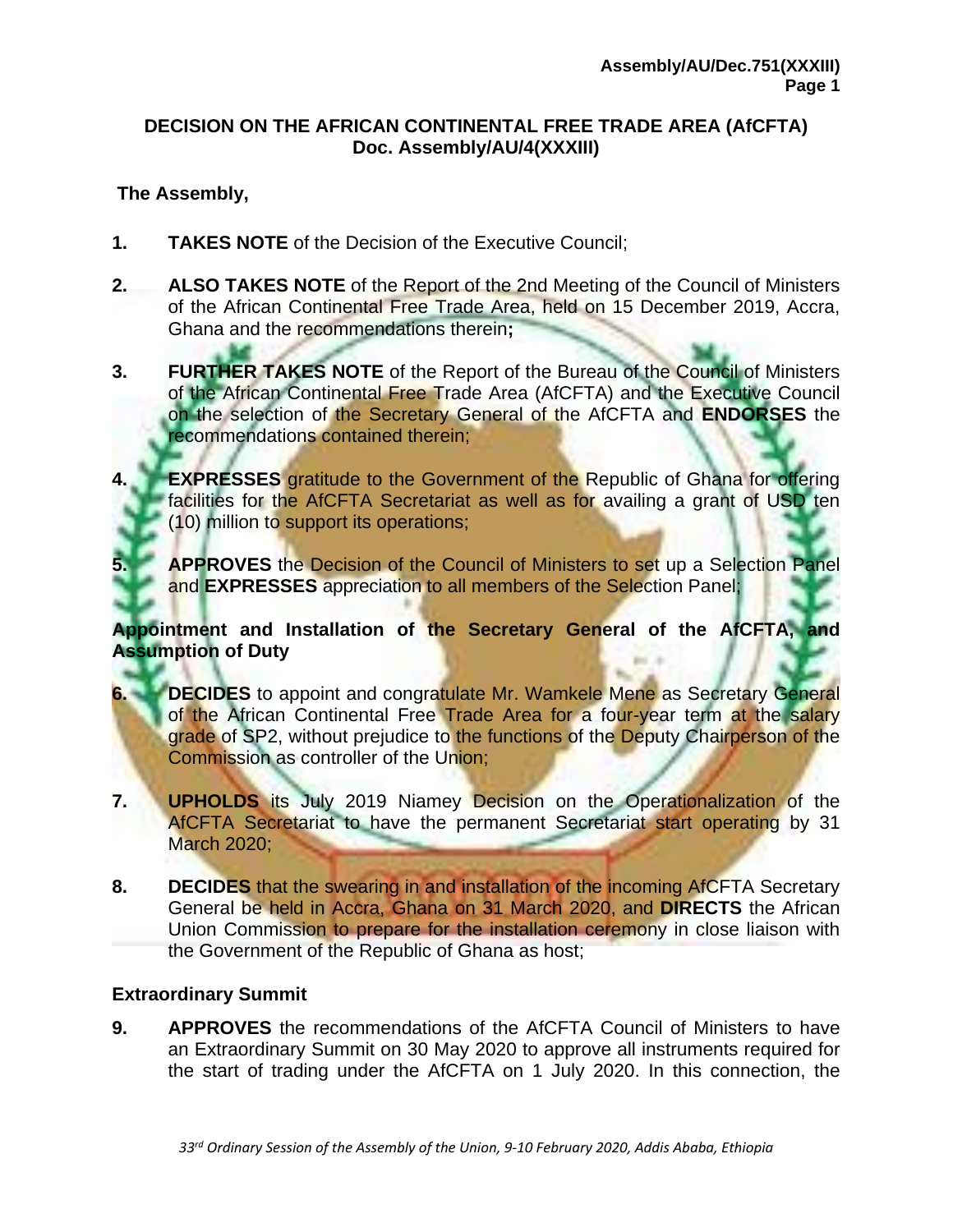Assembly **WELCOMES and ENDORSES** the offer by the Government of the Republic of South Africa to host the Extraordinary Summit;

- **10. REQUESTS** Ministers of Trade to prioritize AfCFTA Meetings in order to ensure quorums required to facilitate effective decision-making and further **DIRECTS** the Commission to convene the necessary meetings as per the 10th AMOT outcomes aimed at concluding the work on rules of origin, schedules of tariff concessions, and schedules of specific commitment on the five priority service sectors in order to meet the target of start of trading on 1 July 2020 as agreed by the Assembly at its 12th Extraordinary Session held in Niger, Niamey on 7 July 2019;
- **11. DIRECTS** the AfCFTA Council of Ministers and relevant Policy Organs of the AU to finalize consideration of the Draft Organizational Structure, including the appropriate functions of the appointed directors and the adequate number of the Permanent Secretariat of the AfCFTA, and submit it to the Extraordinary Summit in May 2020, together with a supplementary budget and work programme, through the appropriate Policy Organs of the AU system;
	- **12. ALSO DIRECTS** the AfCFTA Council of Ministers and its subsidiary bodies to finalize any other outstanding work for its consideration at the Extraordinary Summit.

**Report of H.E. Mr. Issoufou Mahamadou, President of the Republic of Niger, the Leader of the AfCFTA**

- **13. TAKES NOTE WITH APPRECIATION** of the Report of H.E. Mr. Issoufou Mahamadou, President of the Republic of Niger, the Leader of the AfCFTA, and **ADOPTS** the recommendations thereof on the progress achieved on the African Continental Free Trade Area (AfCFTA);
- **14. COMMENDS** the role of all Member States, Council of Ministers, African Union Ministers of Trade and other AfCFTA Negotiating Institutions, the African Union Commission, Regional Economic Communities and the AU partners, on the significant progress made towards the implementation of the AfCFTA Agreement;
- **15. CONGRATULATES** the Republic of Mauritius which became the twenty-eighth (28th) State Party following the deposit of its instruments of ratification of the AfCFTA Agreement with the Chairperson of the Commission in September 2019;

**Conclusion of Phase I of AfCFTA Negotiations on Trade in Goods, Services and Rules of Origin**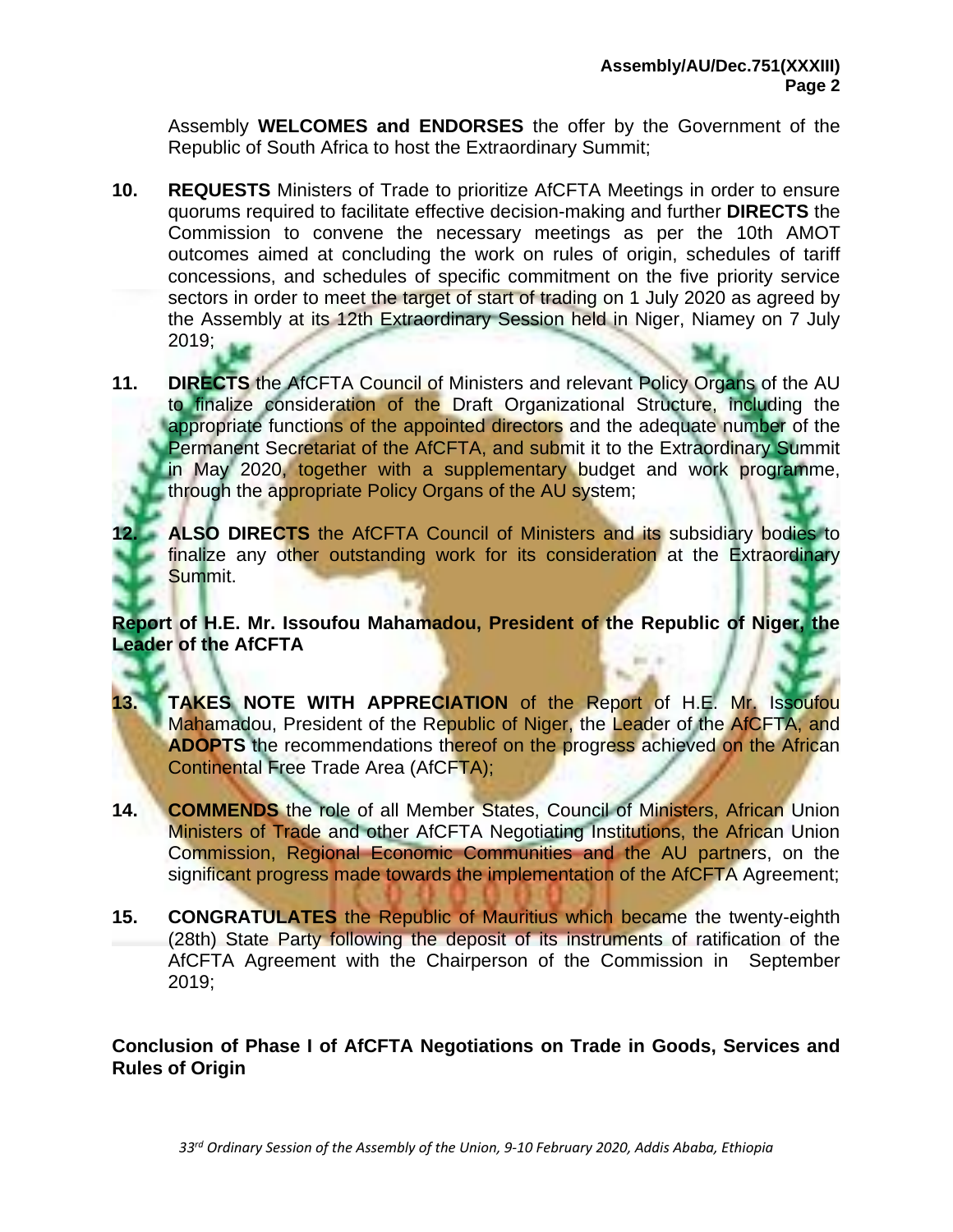- **16. URGES** that all outstanding work on Rules of Origin be finalized by the end of March 2020 to enable the finalization of tariff offers and to submit this work on Rules of Origin to the Extraordinary Summit in May 2020;
- **17. ALSO CALLS UPON** Member States to finalize and submit to the Extraordinary Summit in May 2020:
	- i) their Schedules of Tariff Concessions of 90%; and
	- ii) their Schedules of Specific Commitments on the five priority services sectors;
- **18. RECALLS** Decision Assembly/AU/Dec.714(XXXII) of February 2019 adopting the deadline of June 2020 for finalization of AfCFTA Negotiations and **URGES** Member States to submit their Schedules of Specific Commitments on the remaining Services Sectors and the Regulatory Cooperation Framework for Trade in Services by the said deadline;

## **G-6 Reservations**

**19. WELCOMES WITH APPRECIATION**, the decision of the G6 countries (Ethiopia, Madagascar, Malawi, Sudan, Zambia and Zimbabwe) to withdraw their reservations in the interest and solidarity of the African continent and to join the rest of the States Parties in implementing the modalities on tariff liberalization.

## **Status of Signature and Ratification of the AfCFTA Agreement**

**20. DIRECTS** the African Union Commission to continue its efforts to ensure the signature by all Member States before the end of April 2020, and **CALLS UPON**  all African Union Member States who have not yet done so to ratify the Agreement Establishing the African Continental Free Trade Area before the start of trading under this Agreement on 1 July 2020.

## **Preparedness for the Start of Trading Under the AfCFTA on 1 July 2020**

**21. DIRECTS** the Interim AfCFTA Secretariat to produce and distribute to all African Union Member States before the end of February 2020, a template for submitting reports on the state of national level preparations, and put in place before the end of April 2020, systems for monitoring trade flows in the AfCFTA, as well as capturing trade statistics.

#### **Phase II Negotiations and Beyond**

- **22. DECIDES** to uphold the deadline of December 2020 for the conclusion of Phase II negotiations on investment, intellectual property rights and competition policy;
- **23. FURTHER DECIDES** that Phase III Negotiations focuses on an AfCFTA Protocol on E-Commerce immediately after conclusion of Phase II Negotiations and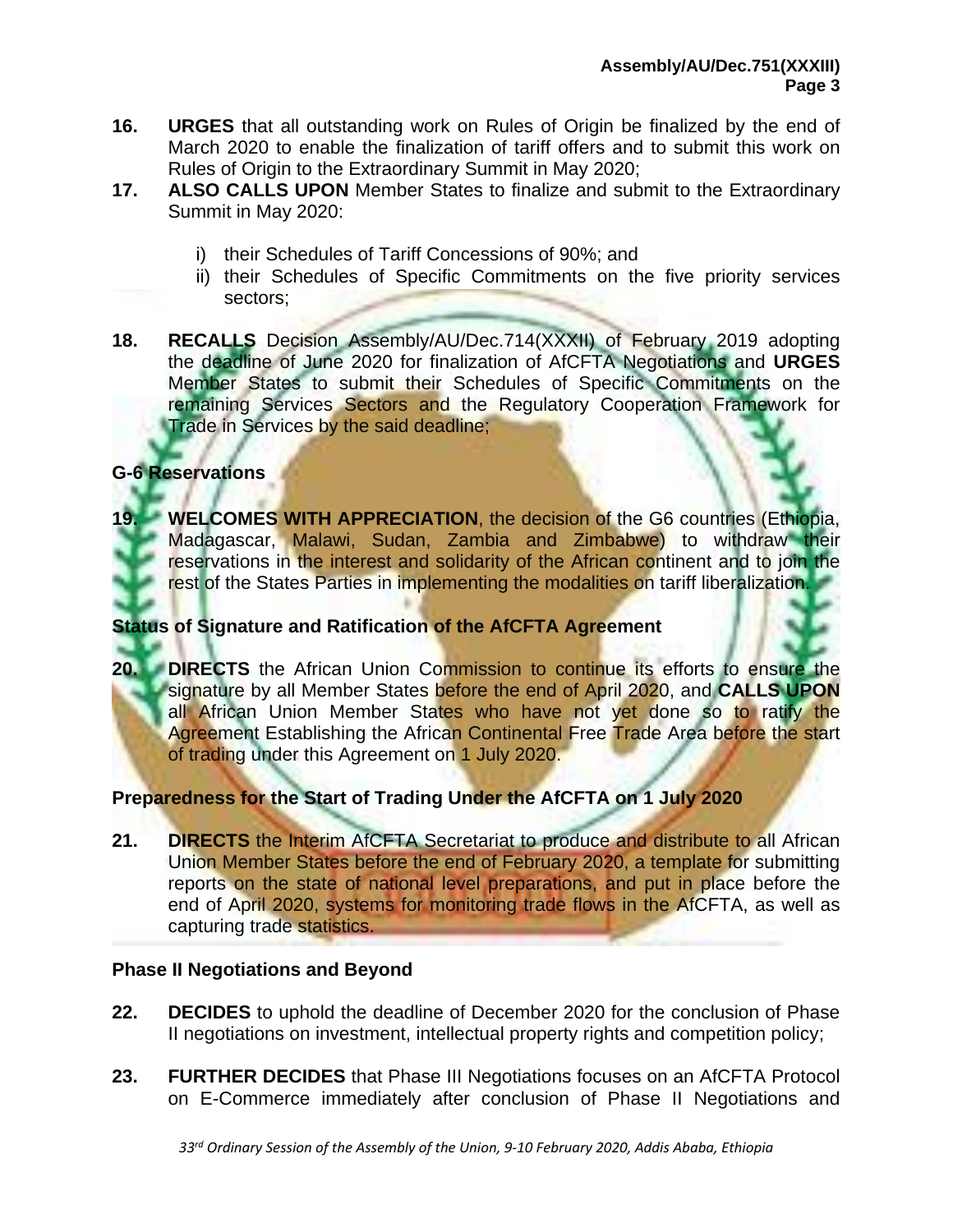**DIRECTS** the African Union Commission to embark on preparations for the upcoming negotiations and mobilize resources during 2020 for capacity building for African trade negotiators to be involved in the negotiation of e-commerce legal instruments at the level of the African Continental Free Trade Area;

**24. URGES** Member States to critically review approaches that are being made to them by bilateral partners to enter into bilateral e-Commerce legal instruments with them in order to ensure that Africa is able to negotiate and implement an AfCFTA Protocol on e-Commerce where Africa has full authority on all aspects of e-commerce such as data and products being traded under e-commerce, and to promote the emergence of African owned e-Commerce platforms at national, regional and continental levels as part of our preparations for the negotiation of an AfCFTA Protocol on e-Commerce.

## **Commemoration of Africa Integration Day and Popularization of the AfCFTA Vision**

- **25. CALLS UPON** Member States to come up with commemorative activities to solemnly observe and celebrate the achievements of AfCFTA in the preceding year in line with the guidelines developed by the Interim AfCFTA Secretariat;
- **26. URGES** Heads of State and Government of the African Union to make regular statements on how their countries are implementing the Agreement Establishing **the African Continental Free Trade Area.**

# **Mobilization of the African Private Sector and Regional Economic Communities for Effective Implementation of the AfCFTA Agreement**

- **27. REQUESTS** the Afro-Champions Initiative to work with African Ministers, especially those responsible for trade, finance, industry and development planning in the implementation of the Trillion Dollar Framework;
- **28. ALSO REQUESTS** the Interim AfCFTA Secretariat and Regional Economic Communities to develop the Framework of Collaboration before the start of trading and submit a substantive progress report on the matter at the May 2020 Extraordinary Summit;
- **29. FURTHER REQUESTS** the Ministers of Trade and Finance, in partnership with Afreximbank, to conclude the work on the AfCFTA Adjustment Facility during the course of 2020 and should bring to the February 2021 Summit, the draft statutes and resource mobilization plan and initiative for its consideration.

# **Delegation of certain powers to the AfCFTA Council of Ministers**

**30. MANDATES** the AfCFTA Council of Ministers to expeditiously consider all technical matters pertaining to the implementation of the AfCFTA, and to submit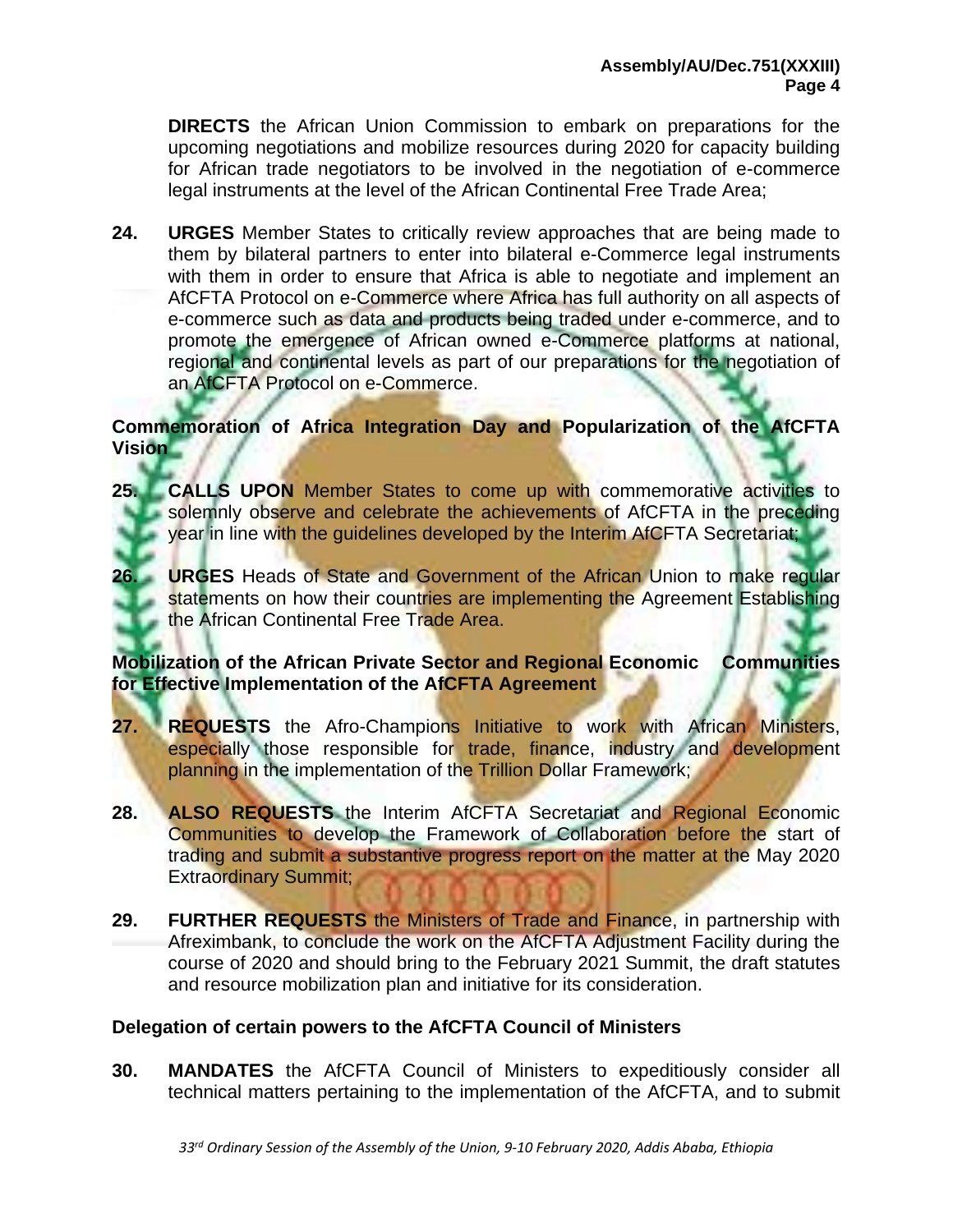to the Executive Council proposals that include financial and structural implications, and report to the Assembly for endorsement through appropriate policy structures of the AU system.

## **Building Momentum for Full, Timely and Effective Implementation of the AfCFTA Agreement**

- **31. DIRECTS** the Interim AfCFTA Secretariat to develop, as part of its handover package to the permanent AfCFTA Secretariat, a strategy paper on sustaining the momentum for full, timely and effective implementation of the AfCFTA Agreement which will be part of the report to the May 2020 Extraordinary Summit;
- **32. FURTHER DIRECTS** the Interim AfCFTA Secretariat to work closely with Member States, the Secretariats of the Regional Economic Communities and other relevant intergovernmental organizations active in this area on the continent, in order to enhance planning and coordination of activities and meetings and minimize the potential conflicts of dates and other overlaps**;**
- **33. CALLS UPON** the African Union Heads of State and Government to market the AfCFTA as an attractive and growing investment destination in their engagements with business leaders**;**
- **34. REQUESTS** the African Union Commission in collaboration with UNIDO, ECA and Afro-Champions, to organize a Summit on Africa's Industrialization and Economic Diversification during the Africa Industrialization Week;
- **35. TAKES NOTE** of the proposal by Ethiopia to host the 1st Expo of African produced products in energy, ICT, infrastructure and similar sectors, and requests Ethiopia to submit the Concept Note for consideration by the next Extraordinary Summit in May 2020.

# **Observer Status by States that are not Member States of the African Union**

**36. DECIDES** that the AfCFTA shall not accept requests for observer status from States that are not Member States of the African Union.

## **Third Party Agreements**

- **37. DIRECTS** the Interim AfCFTA Secretariat to:
	- **(a)** Continue to monitor developments concerning Third Party Agreements involving AfCFTA States Parties and report to the AU Summit;
	- **(b)** Develop Reporting Guidelines and Templates for notification of Third Party Agreements in line with relevant provisions of the Agreement;